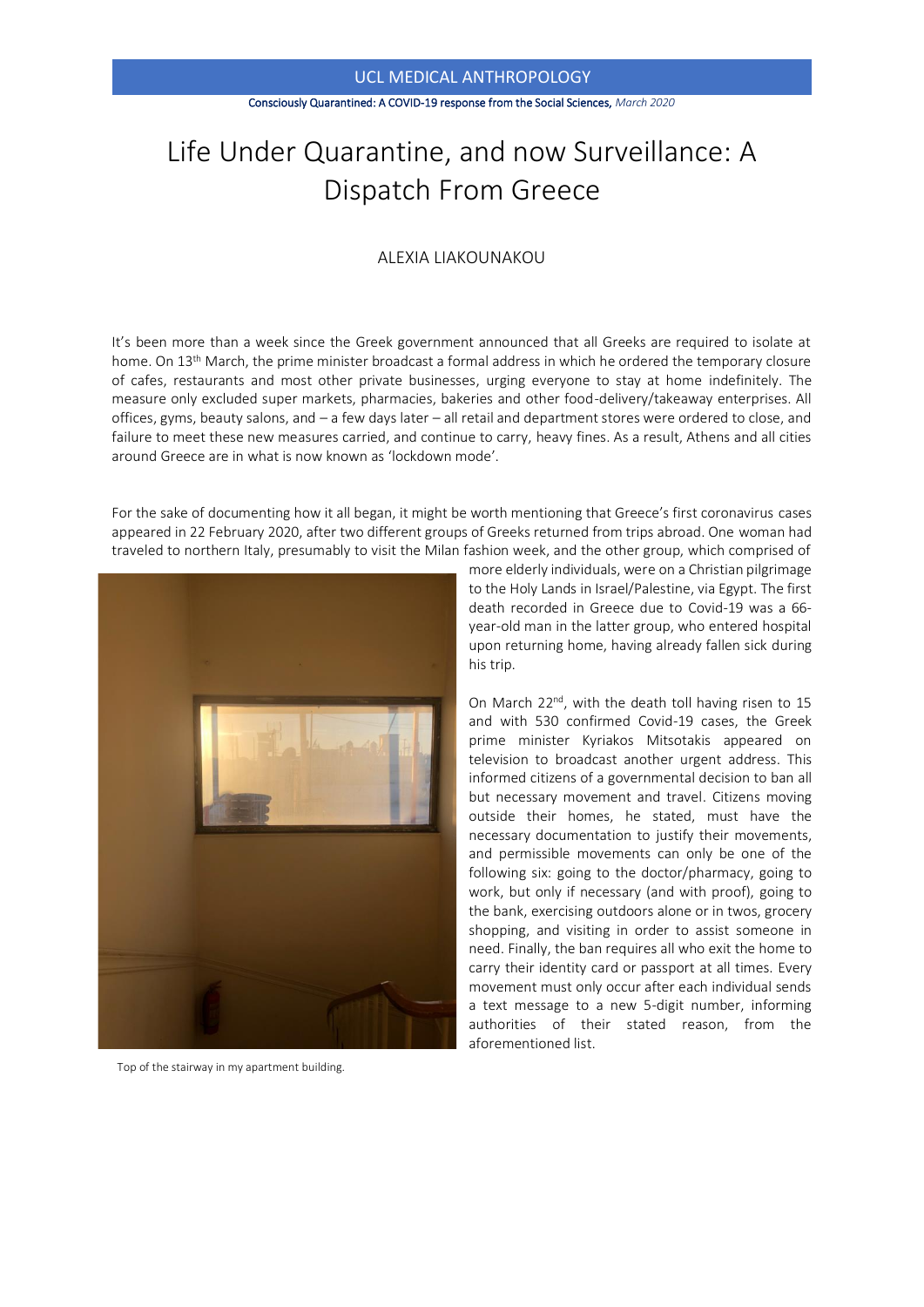#### Consciously Quarantined: A COVID-19 response from the Social Sciences, *March 2020*



The prime minister announcing the ban and tight controls on all but necessary movement outside the home.

#### Desperate measures

Compared to other European nations, especially those in Southern Europe, Greece has admittedly acted quickly and has managed to curb the infection rate, and this is a success. Coronavirus infection rates in Greece are still low compared to other European states. But, as many critics argue, there is a cost to this. Though desperate measures may be deemed necessary in desperate times, these measures came, perhaps, a bit too early, and are reminiscent of military rule, even though Greece has not declared a state of emergency. Some have even questioned the legality of these decisions within a democratic framework, and instead promote the practice of carrying out a lot more tests (as is the case i[n Germany,](https://www.ft.com/content/c0755b30-69bb-11ea-800d-da70cff6e4d3) which also has a very low death rate but a high infection rate), in order to avoid quarantining the whole of the Greek population and limiting their movements to such a suffocating extent. The government announced that movement on the streets will be controlled by drones and helicopters. This begs the question: If so a surplus of money is available to spend on surveillance, why shouldn't it be used to equip hospitals, hire more medical staff, and increase medical salaries? (Doctors working in the Greek public sector are the worst-paid doctors in the whole of the EU). Rumors have it that hospitals are severely understaffed, and there is a dangerous scarcity in masks, sanitary gloves, and antibacterial solutions, which puts hospital workers at great risk.

Trying to rationalize the actions of the government, first we need to look at the temporality of these measures. With the Orthodox Easter holiday approaching, and with rising weather temperatures and sunnier days, Greeks, the government fears, will be tempted to socialize a lot more. Already, both weekends since the initial measures were introduced less than two weeks ago, thousands of Greeks have left the capital city to visit their villages or their islands (or island homes), in order to "breathe" away from the city, or to "isolate in their holiday home", but also potentially carrying the virus with them to new and unaffected areas. This was great cause for concern these past few days, and evening news reportages were recruited to spread the message that the only way to prevent this pandemic from spreading more is to "Stay Home" and to conform to the rules and requirements set out by the government. Since, however, some citizens did not abide by these rules, the government decided to introduce even stricter measures. (There were several occasions where even clergymen ignored these rules, and carried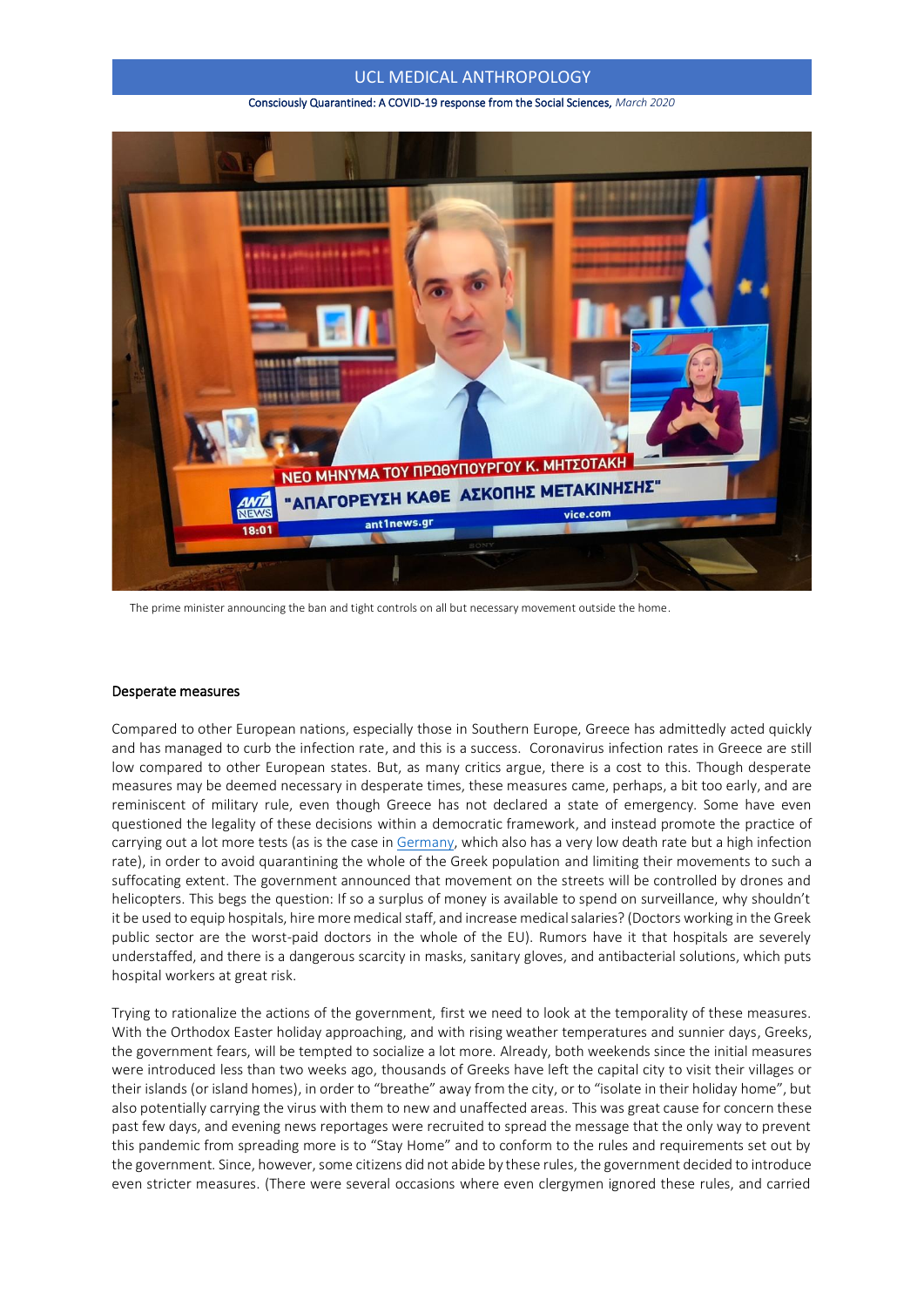#### Consciously Quarantined: A COVID-19 response from the Social Sciences, *March 2020*



Alert message sent to every Greek mobile phone by the government on the evening March 22, 2020.



Helicopters roam above Athens on March 23rd, 2020.

out their services normally. One priest even arranged for buses to pick up the faithful in order to bring them to church). Citing a few "irresponsible citizens" as the culprit, the whole population is now under strict surveillance in order to avoid such 'mistakes', which could prove "fateful".

To further understand the severity of these recent measures, three important sociopolitical factors must be taken into account. The first one is Greece's geographic proximity to Italy – now the epicenter of the pandemic globally – but also Greece's population profile, which closely resembles that of Italy. As a recent article in *Wired* magazine surmises, Italy has been hit the hardest because it has the world's second oldest population on earth, with 23 per cent of the population aged over 65. (In Greece, the percentage stands at 21.6, which is almost equally high). "At the same time," the article's author opines, "young Italians tend to interact a lot with their elders", which is also true for Greece, where grandparents often care for their grandchildren and families are tightly knit. A recent survey even suggested that most families in Greece still rely on the pensions of their parents or grandparents; a direct consequence of the unending "Greek crisis" which has kept unemployment very high.

Thus, as in Italy, constant movement between family homes, villages, or cities, may have intensified the 'silent' spread of the virus across the country.

Yet, there is another major reason why Greece needed to 'act fast'. The short supply of doctors and nurses, as well as the sparse specialized equipment to handle such a massive health care crisis would render the Greek health care system, already battered by a decade of shortages and austerity, useless to tackle the epidemic if it reached Italy's, or even Spain's proportions. News reportages on television every evening repeatedly stress how Italy has 'kneeled' in the face of this pandemic, and Greece would be a lot less equipped to handle such a high number of infections. "There's just no capacity for us, the infection curve needs to stay where it stands", journalists, doctors, and government officials reiterate, every single day. Warding off the virus has become a collective and moral responsibility, but it is now also severely enforced by the state.

## Concerns

A few anthropologists, including myself, are puzzled by these developments. Though, on the one hand, the need to prevent a healthcare disaster and the death of thousands fellow humans is the obvious and desirable goal, the increasingly tight measures are troubling. In just a few days, the Greek state has turned into an extreme